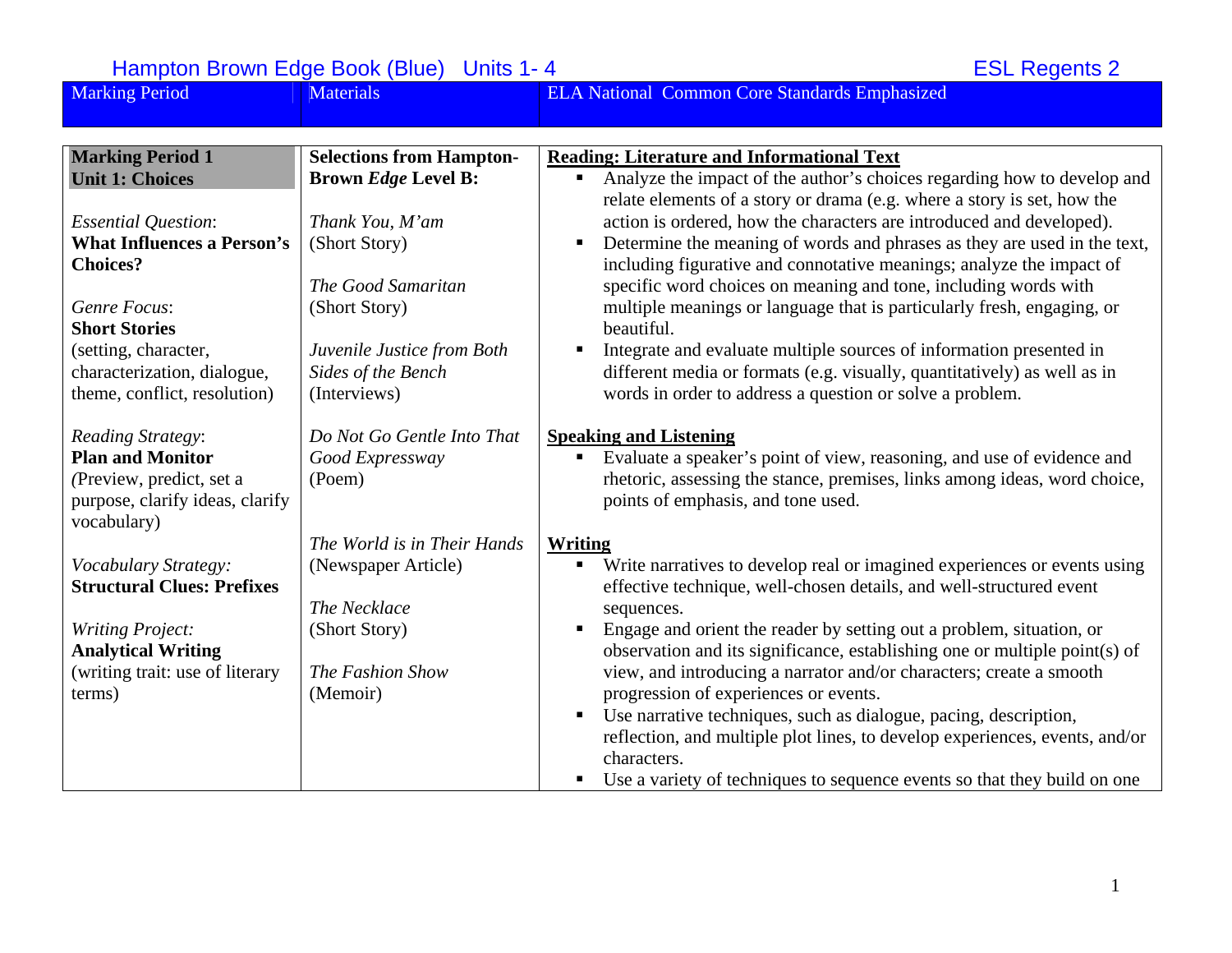| <b>Marking Period</b>                                                                                                                       | <b>Materials</b>                                                                                                                                                              | <b>ELA National Common Core Standards Emphasized</b>                                                                                                                                                                                                                                                                                                                                                                                                                                                                                                                                                                                                                                                                                                                                                                                                                        |
|---------------------------------------------------------------------------------------------------------------------------------------------|-------------------------------------------------------------------------------------------------------------------------------------------------------------------------------|-----------------------------------------------------------------------------------------------------------------------------------------------------------------------------------------------------------------------------------------------------------------------------------------------------------------------------------------------------------------------------------------------------------------------------------------------------------------------------------------------------------------------------------------------------------------------------------------------------------------------------------------------------------------------------------------------------------------------------------------------------------------------------------------------------------------------------------------------------------------------------|
|                                                                                                                                             |                                                                                                                                                                               |                                                                                                                                                                                                                                                                                                                                                                                                                                                                                                                                                                                                                                                                                                                                                                                                                                                                             |
| <b>Grammar Focus:</b><br>- Kinds of Sentences<br>- Sentence Parts: Subjects<br>and Predicates<br>- Subject-Verb Agreement<br>- Plural Nouns | <b>Supplementary materials</b><br>from Edge Library:<br><b>Breaking Through</b><br>by Francisco Jiménez                                                                       | another to create a coherent whole and build toward a particular tone and<br>outcome (e.g. a sense of mystery, suspense, growth, or resolution).<br>Use precise words and phrases, telling details, and sensory language to<br>convey a vivid picture of the experiences, events, setting, and/or<br>characters.                                                                                                                                                                                                                                                                                                                                                                                                                                                                                                                                                            |
| <b>Student Assessment:</b>                                                                                                                  | Miracle's Boys<br>by Jacqueline Woodson                                                                                                                                       | Provide a conclusion that follows from and reflects on what is<br>experienced, observed, or resolved over the course of the narrative.                                                                                                                                                                                                                                                                                                                                                                                                                                                                                                                                                                                                                                                                                                                                      |
| - Cluster Tests                                                                                                                             |                                                                                                                                                                               | <b>Knowledge of Language and Conventions</b>                                                                                                                                                                                                                                                                                                                                                                                                                                                                                                                                                                                                                                                                                                                                                                                                                                |
| - Unit Test<br>- Writing Projects<br>- Presentations                                                                                        | The Trojan Horse<br>by Justine and Ron Fontes<br>Materials selected by the<br>teacher that enhance<br>students' understanding of<br>the unit:<br>Eleven<br>by Sandra Cisneros | Demonstrate command of the conventions of Standard English grammar<br>and usage when writing or speaking.<br>Determine or clarify the meaning of unknown and multiple-meaning<br>п<br>words and phrases based on grades 11–12 reading and content, choosing<br>flexibly from a range of strategies.<br>Use context (e.g. the overall meaning of a sentence, paragraph, or text; a<br>word's position or function in a sentence) as a clue to the meaning of a<br>word or phrase.<br>Consult general and specialized reference materials (e.g. dictionaries,<br>glossaries, thesauruses), both print and digital, to find the pronunciation<br>of a word or determine or clarify its precise meaning, its part of speech,<br>its etymology, or its standard usage<br>Interpret figures of speech (e.g. hyperbole, paradox) in context and<br>analyze their role in the text. |
|                                                                                                                                             | The Blanket<br>by Floyd Dell<br>The Greatest Love of All<br>(Song)<br>I am a Rock<br>(song)                                                                                   |                                                                                                                                                                                                                                                                                                                                                                                                                                                                                                                                                                                                                                                                                                                                                                                                                                                                             |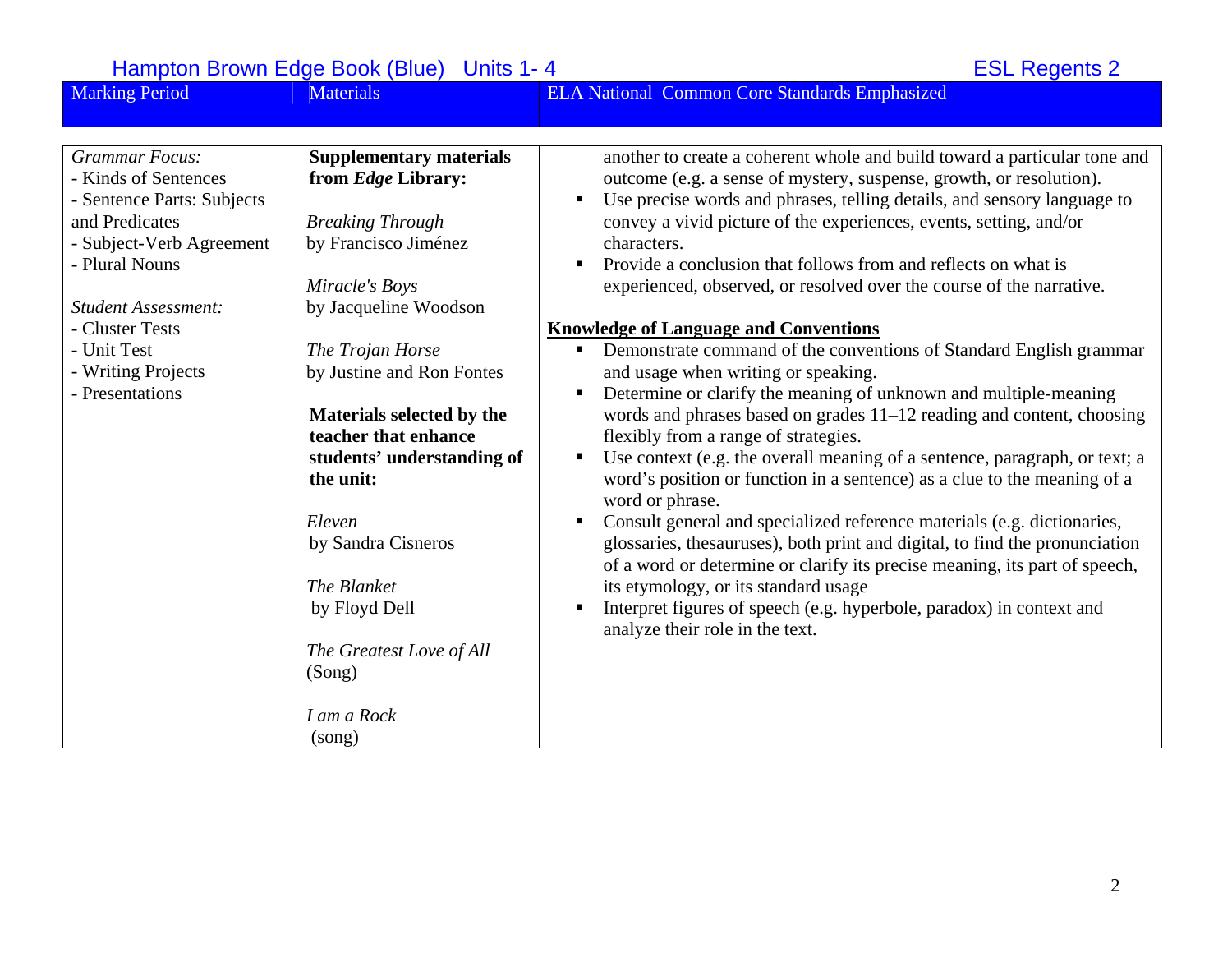| <b>Marking Period</b>        | <b>Materials</b>                | <b>ELA National Common Core Standards Emphasized</b>                                                                                                       |
|------------------------------|---------------------------------|------------------------------------------------------------------------------------------------------------------------------------------------------------|
|                              |                                 |                                                                                                                                                            |
| <b>Marking Period 2</b>      | <b>Selections from Hampton-</b> | <b>Reading: Literature and Informational Text</b>                                                                                                          |
| <b>Unit 2: The Hero</b>      | <b>Brown Edge Level B:</b>      | Cite strong and thorough textual evidence to support analysis of what the<br>٠                                                                             |
|                              |                                 | text says explicitly as well as inferences drawn from the text, including                                                                                  |
| <b>Essential Question:</b>   | The Sword in the Stone          | determining where the text leaves matters uncertain.                                                                                                       |
| <b>What Makes a Hero?</b>    | (Short Story)                   | Determine two or more themes or central ideas of a text and analyze their<br>п<br>development over the course of the text, including how they interact and |
| Genre Focus:                 | Was There a Real King           | build on one another to produce a complex account; provide an objective                                                                                    |
| <b>Nonfiction</b>            | Arthur?                         | summary of the text.                                                                                                                                       |
| (analyze text structure and  | (Historical Analysis)           | Determine the meaning of words and phrases as they are used in the text,<br>$\blacksquare$                                                                 |
| features: cause and effect,  |                                 | including figurative and connotative meanings; analyze the impact of                                                                                       |
| problem and solution,        | A Job for Valentín              | specific word choices on meaning and tone, including words with                                                                                            |
| chronological order)         | (Short Story)                   | multiple meanings or language that is particularly fresh, engaging, or                                                                                     |
|                              |                                 | beautiful.                                                                                                                                                 |
| Reading Strategy:            | The Woman in the Snow           |                                                                                                                                                            |
| <b>Make Inferences</b>       | (Short Story)                   | <b>Listening</b>                                                                                                                                           |
|                              |                                 | Evaluate a speaker's point of view, reasoning, and use of evidence and<br>ш                                                                                |
| Vocabulary Strategy:         | Hero                            | rhetoric, assessing the stance, premises, links among ideas, word choice,                                                                                  |
| <b>Word Families</b>         | (Song Lyrics)                   | points of emphasis, and tone used.                                                                                                                         |
| <b>Writing Project:</b>      | In the Heart of a Hero          | <b>Writing</b>                                                                                                                                             |
| <b>Expressive Writing,</b>   | (Feature Article)               | Write informative/explanatory texts to examine and convey complex                                                                                          |
| <b>Reflective Essay</b>      |                                 | ideas, concepts, and information clearly and accurately through the                                                                                        |
| (writing trait: Voice and    | Rosa Parks                      | effective selection, organization, and analysis of content.                                                                                                |
| Style)                       | (Magazine Profile)              | Introduce a topic; organize complex ideas, concepts, and information so<br>$\blacksquare$                                                                  |
|                              |                                 | that each new element builds on that which precedes it to create a unified                                                                                 |
| <b>Grammar Focus:</b>        |                                 | whole.                                                                                                                                                     |
| - Irregular Past Tense Verbs |                                 | Develop the topic thoroughly by selecting the most significant and                                                                                         |
| - Past Progressive Verb      |                                 | relevant facts, extended definitions, concrete details, quotations, or other                                                                               |
| Forms                        |                                 | information and examples appropriate to the audience's knowledge of the                                                                                    |
| - Future Tense Verbs         |                                 | topic.                                                                                                                                                     |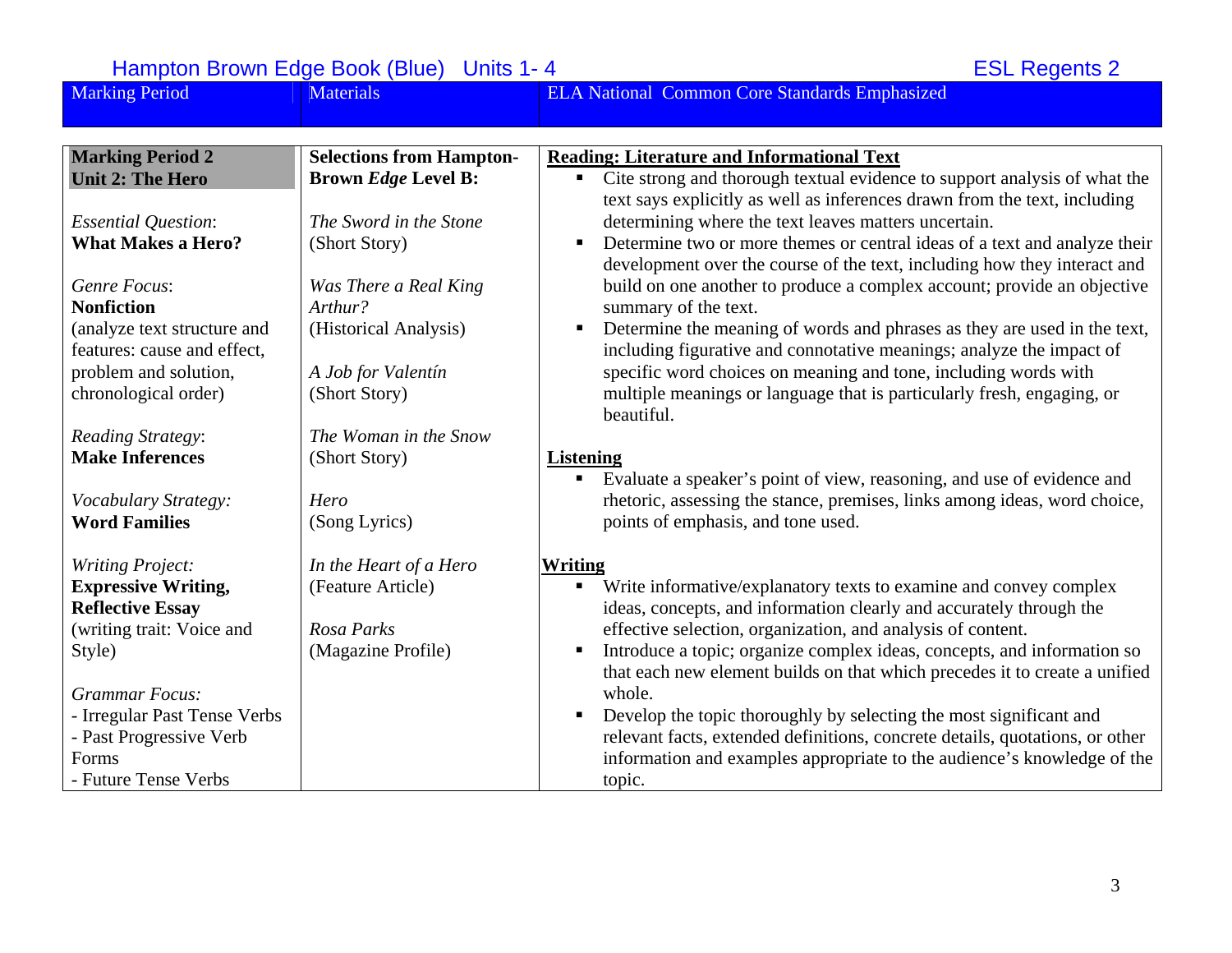| <b>Marking Period</b>                                                                                                                     | <b>Materials</b>                                                                                                                                                                                                                                                                                                                                                          | <b>ELA National Common Core Standards Emphasized</b>                                                                                                                                                                                                                                                                                                                                                                                                                                                                                                                                                                                                                                                                                                                                                                                                                                                                                                                                                                                                                                                                                                                                                                                                                       |
|-------------------------------------------------------------------------------------------------------------------------------------------|---------------------------------------------------------------------------------------------------------------------------------------------------------------------------------------------------------------------------------------------------------------------------------------------------------------------------------------------------------------------------|----------------------------------------------------------------------------------------------------------------------------------------------------------------------------------------------------------------------------------------------------------------------------------------------------------------------------------------------------------------------------------------------------------------------------------------------------------------------------------------------------------------------------------------------------------------------------------------------------------------------------------------------------------------------------------------------------------------------------------------------------------------------------------------------------------------------------------------------------------------------------------------------------------------------------------------------------------------------------------------------------------------------------------------------------------------------------------------------------------------------------------------------------------------------------------------------------------------------------------------------------------------------------|
|                                                                                                                                           |                                                                                                                                                                                                                                                                                                                                                                           |                                                                                                                                                                                                                                                                                                                                                                                                                                                                                                                                                                                                                                                                                                                                                                                                                                                                                                                                                                                                                                                                                                                                                                                                                                                                            |
| - Subject and Object<br>Pronouns<br><b>Student Assessment:</b><br>- Cluster Tests<br>- Unit Test<br>- Writing Projects<br>- Presentations | <b>Supplementary materials</b><br>from <i>Edge</i> Library:<br>A Christmas Carol<br>by Charles Dickens<br><b>Hercules</b><br>by Paul Storrie and Steve<br>Kurth<br>Left Behind<br>by Velma Wallis<br>September 11, 2001: Attack<br>on New York City<br>by Wilborn Hampton<br>Materials selected by the<br>teacher that enhance<br>students' understanding of<br>the unit: | Draw evidence from literary or informational texts to support analysis,<br>$\blacksquare$<br>reflection, and research.<br>Provide a concluding statement or section that follows from and supports<br>the information or explanation presented (e.g. articulating implications or<br>the significance of the topic).<br><b>Knowledge of Language and Conventions</b><br>Demonstrate command of the conventions of Standard English grammar<br>$\blacksquare$<br>and usage when writing or speaking.<br>Determine or clarify the meaning of unknown and multiple-meaning<br>words and phrases based on grades 11–12 reading and content, choosing<br>flexibly from a range of strategies.<br>Use context (e.g. the overall meaning of a sentence, paragraph, or text; a<br>word's position or function in a sentence) as a clue to the meaning of a<br>word or phrase.<br>Consult general and specialized reference materials (e.g. dictionaries,<br>٠<br>glossaries, thesauruses), both print and digital, to find the pronunciation<br>of a word or determine or clarify its precise meaning, its part of speech,<br>its etymology, or its standard usage<br>Interpret figures of speech (e.g. hyperbole, paradox) in context and<br>ш<br>analyze their role in the text. |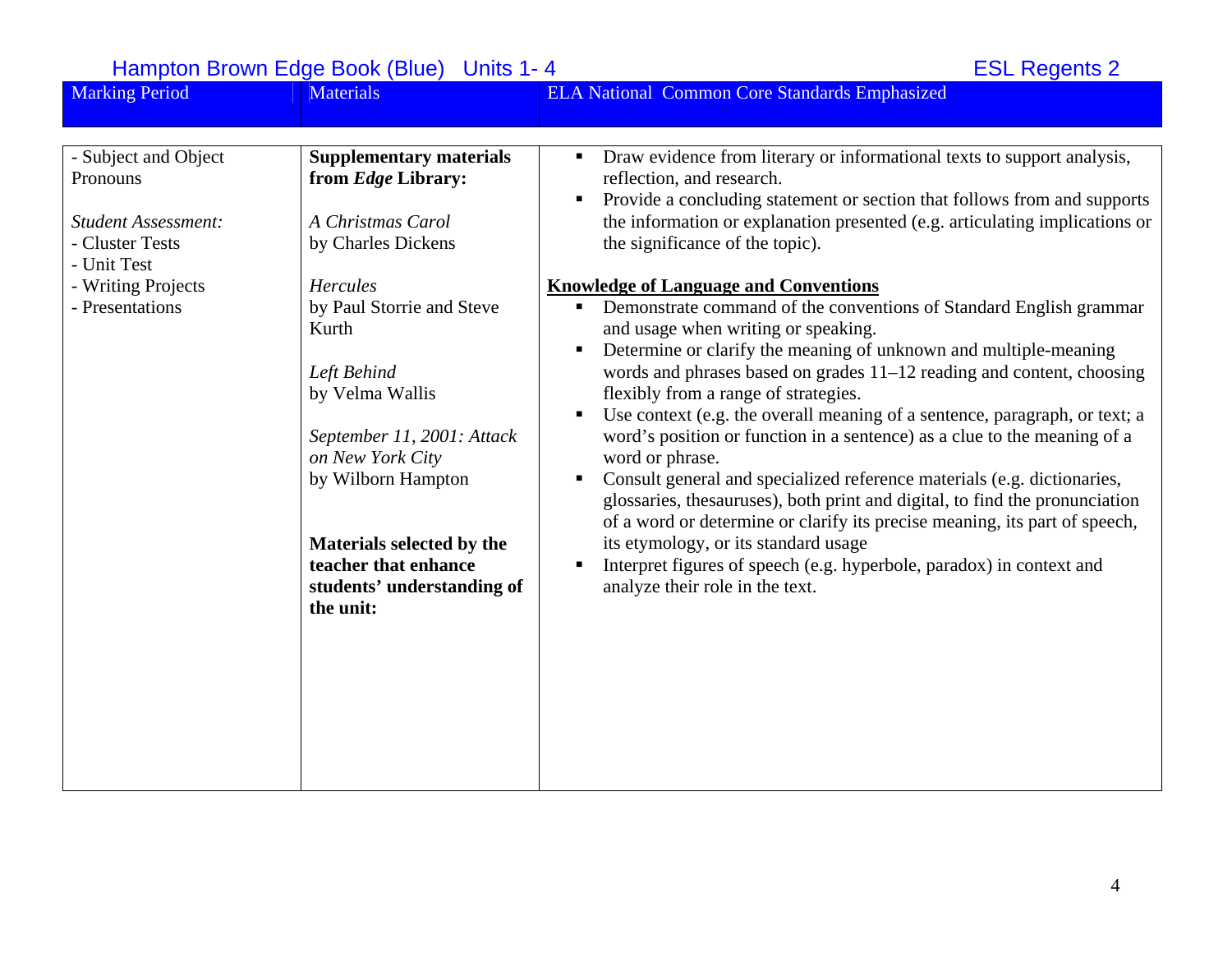Marking Period Materials Materials ELA National Common Core Standards Emphasized **Marking Period 3 Unit: Opening Doors**  *Essential Question*: **How Do We Shape Our Own Destiny?**  *Genre Focus*: **Novel** (point of view, multiple themes in text, compare themes) *Reading Strategy*: **Ask Questions** (self-question, question the author, question-answer relationship) *Vocabulary Strategy:*  **Jargon Multiple-Meaning Words**  *Writing Project:*  **Expository Writing: Research Report**  (writing trait: development of ideas) **Selections from Hampton-Brown** *Edge* **Level B:**  *Curtis Akins and the American Dream*(Biography) *Think You Don't Need an Education?* (Brochure) *Go For It!*(Opinion Essay) *Superman and Me*  (Essay) *A Smart Cookie* (Short Fiction) *It's Our Story, Too*  (Memoir) *The Fast and the Fuel-Efficient* (News Feature) *The Hybrid* (Cartoon) **Reading: Literature and Informational Text** ■ Analyze a complex set of ideas or sequence of events and explain how specific individuals, ideas, or events interact and develop over the course of the text. n Analyze and evaluate the effectiveness of the structure an author uses in his or her exposition or argument, including whether the structure makes points clear, convincing, and engaging. ■ Determine an author's point of view or purpose in a text in which the rhetoric is particularly effective, analyzing how style and content contribute to the power, persuasiveness or beauty of the text. Integrate and evaluate multiple sources of information presented in different media or formats (e.g. visually, quantitatively) as well as in words in order to address a question or solve a problem. **Listening**  $\blacksquare$  Evaluate a speaker's point of view, reasoning, and use of evidence and rhetoric, assessing the stance, premises, links among ideas, word choice, points of emphasis, and tone used. **Writing**  Conduct short as well as more sustained research projects to answer a question (including a self-generated question) or solve a problem; narrow or broaden the inquiry when appropriate; synthesize multiple sources on the subject, demonstrating understanding of the subject under investigation.  $\mathbf{u}$  . Gather relevant information from multiple authoritative print and digital sources, using advanced searches effectively; assess the strengths and limitations of each source in terms of the task, purpose, and audience; integrate information into the text selectively to maintain the flow of ideas, avoiding plagiarism and overreliance on any one source and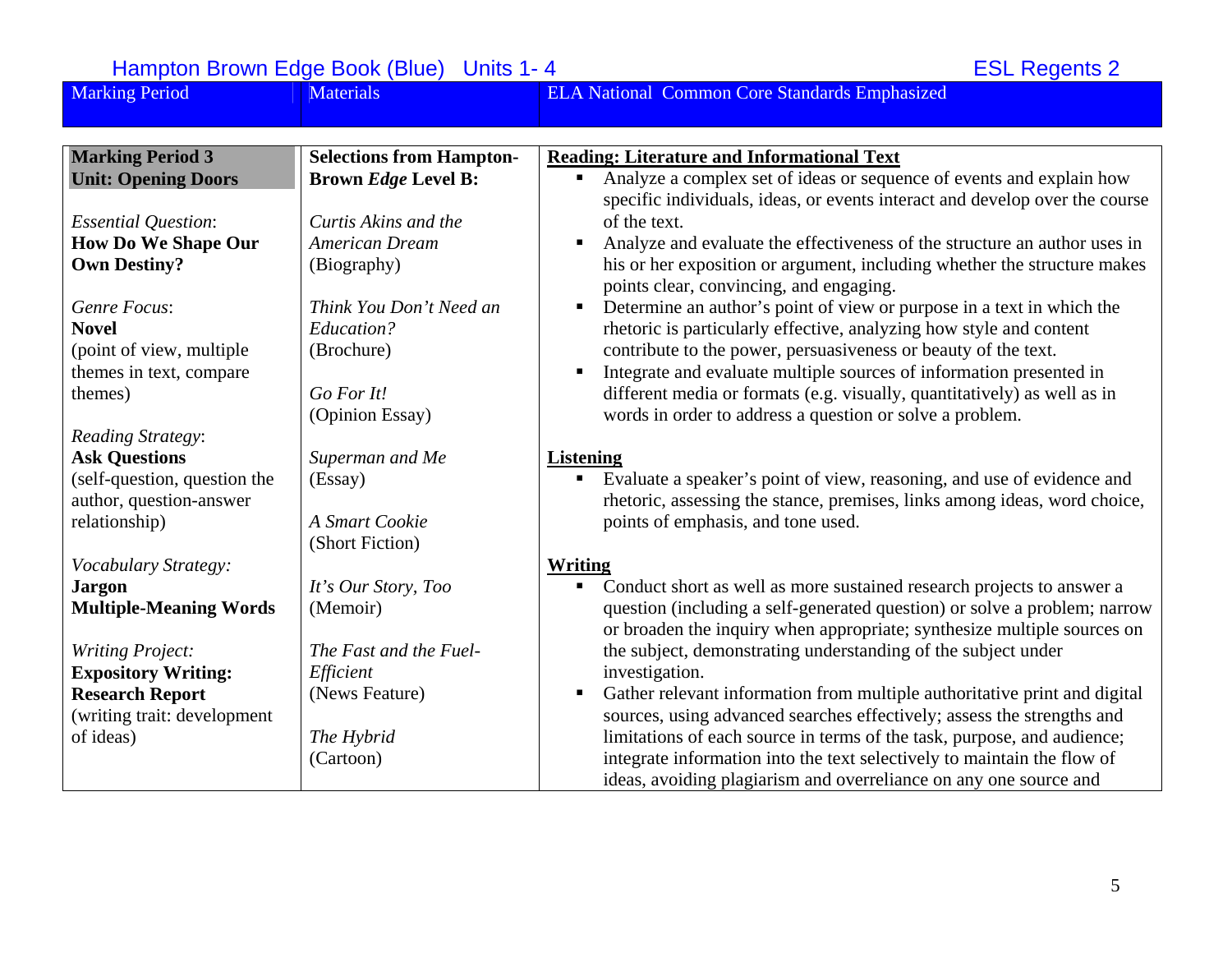Hampton Brown Edge Book (Blue) Units 1-4<br>
Marking Period Materials Materials English ELA National Common Core Standards Emphasized Materials **ELA National Common Core Standards Emphasized** *Grammar Focus:* - Possessive Words - Object Pronouns - Indefinite Pronouns *Student Assessment:* - Cluster Tests - Unit Test- Writing Projects - Presentations*Teens Open Doors*  (Article) **Supplementary materials from** *Edge* **Library:**  *[The Outsiders](http://www.ngsp.com/Portals/0/downloads/HSINZ.T2.TG.Outsiders.pdf)*by S. E. Hinton *Narrative of the Life of Frederick Dou[g](http://www.ngsp.com/Portals/0/downloads/HSINZ.T2.TG.Frederick.pdf)lass: An American Slave*[by Frederick Douglass](http://www.ngsp.com/Portals/0/downloads/HSINZ.T2.TG.Frederick.pdf)  *Parrot in the Oven: Mi Vida*[by Victor Martinez](http://www.ngsp.com/Portals/0/downloads/HSINZ.T2.TG.Parrot.pdf)  **Materials selected by the teacher that enhance students' understanding of the unit:** *Nothing Gold Can Stay* by Robert Frost following a standard format for citation.  $\mathbf{u}$  . Draw evidence from literary or informational texts to support analysis, reflection, and research. **Knowledge of Language and Conventions** Demonstrate command of the conventions of Standard English grammar and usage when writing or speaking. ■ Determine or clarify the meaning of unknown and multiple-meaning words and phrases based on grades 11–12 reading and content, choosing flexibly from a range of strategies. Use context (e.g. the overall meaning of a sentence, paragraph, or text; a word's position or function in a sentence) as a clue to the meaning of a word or phrase.  $\blacksquare$  Consult general and specialized reference materials (e.g. dictionaries, glossaries, thesauruses), both print and digital, to find the pronunciation of a word or determine or clarify its precise meaning, its part of speech, its etymology, or its standard usage.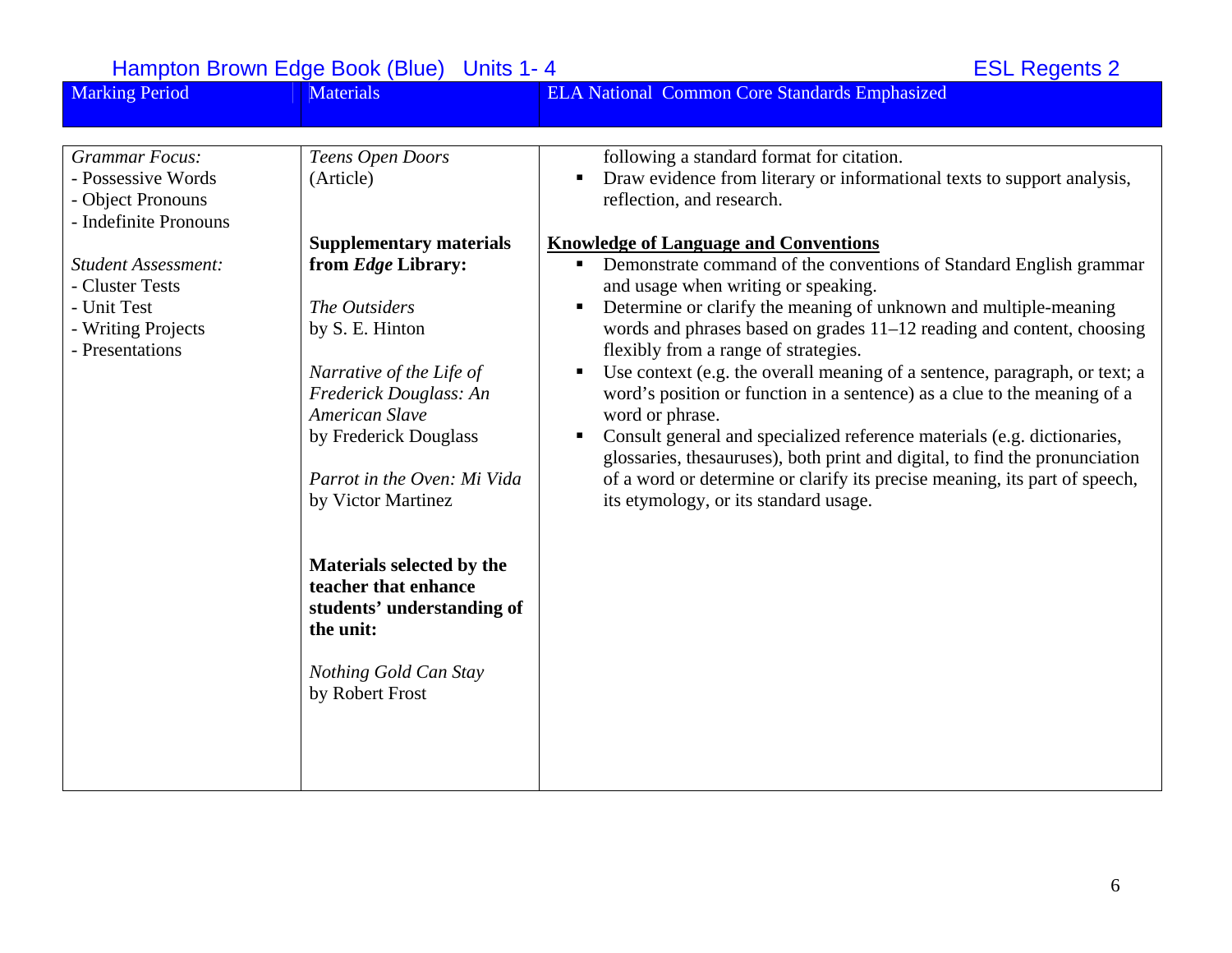| <b>Marking Period</b>                                                                                                                                                 | <b>Materials</b>                                                                  | <b>ELA National Common Core Standards Emphasized</b>                                                                                                                                                                                                                                                                                                                                                                                                                                                                                                                                                                     |
|-----------------------------------------------------------------------------------------------------------------------------------------------------------------------|-----------------------------------------------------------------------------------|--------------------------------------------------------------------------------------------------------------------------------------------------------------------------------------------------------------------------------------------------------------------------------------------------------------------------------------------------------------------------------------------------------------------------------------------------------------------------------------------------------------------------------------------------------------------------------------------------------------------------|
|                                                                                                                                                                       |                                                                                   |                                                                                                                                                                                                                                                                                                                                                                                                                                                                                                                                                                                                                          |
| <b>Marking Period 4</b><br><b>Unit: Personal Expression</b>                                                                                                           | <b>Selections from Hampton-</b><br><b>Brown Edge Level B:</b>                     | <b>Reading: Literature and Informational Text</b><br>Determine two or more central ideas of a text and analyze their<br>п.<br>development over the course of the text, including how they interact and                                                                                                                                                                                                                                                                                                                                                                                                                   |
| <b>Essential Question:</b><br>What should be controlled,<br>and by whom?                                                                                              | Creativity at Work<br>(News Article)<br>The Hidden Secrets of the                 | build on one another to provide a complex analysis; provide an objective<br>summary of the text.<br>Analyze a complex set of ideas or sequence of events and explain how<br>specific individuals, ideas, or events interact and develop over the course                                                                                                                                                                                                                                                                                                                                                                  |
| Genre Focus:<br><b>Science Fiction</b><br>(analyzing author's purpose<br>and effectiveness, impact of<br>novel on history)                                            | <b>Creative Mind</b><br>(Interview)<br><b>Hip-Hop as Culture</b><br>(Essay)       | of the text.<br>Determine the meaning of words and phrases as they are used in a text,<br>$\blacksquare$<br>including figurative, connotative, and technical meanings.<br>Analyze and evaluate the effectiveness of the structure an author uses in<br>his or her exposition or argument, including whether the structure makes<br>points clear, convincing, and engaging.                                                                                                                                                                                                                                               |
| Reading Strategy:<br><b>Determine Importance</b><br>(identify main ideas and<br>supporting details,<br>summarize, make personal<br>connections)                       | I Am Somebody<br>(Song Lyrics)<br>Slam: Performance Poetry<br>Lives On<br>(Essay) | <b>Listening</b><br>Evaluate a speaker's point of view, reasoning, and use of evidence and<br>п<br>rhetoric, assessing the stance, premises, links among ideas, word choice,<br>points of emphasis, and tone used.                                                                                                                                                                                                                                                                                                                                                                                                       |
| Vocabulary Strategy:<br><b>Context Clues</b><br><b>Writing Project:</b><br><b>Persuasive Writing:</b><br><b>Position Paper</b><br>(writing trait: focus and<br>unity) | Euphoria<br>(Poem)                                                                | Writing<br>Write arguments to support claims in an analysis of substantive topics or<br>ш<br>texts, using valid reasoning and relevant and sufficient evidence.<br>Introduce precise, knowledgeable claim(s), establish the significance of<br>the claim(s), and create an organization that logically sequences claim(s),<br>reasons, and evidence.<br>Develop claim(s), supplying the most relevant evidence for each<br>Use words, phrases, and clauses to link the major sections of the text,<br>٠<br>create cohesion, and clarify the relationships between claim(s) and<br>reasons, between reasons and evidence. |